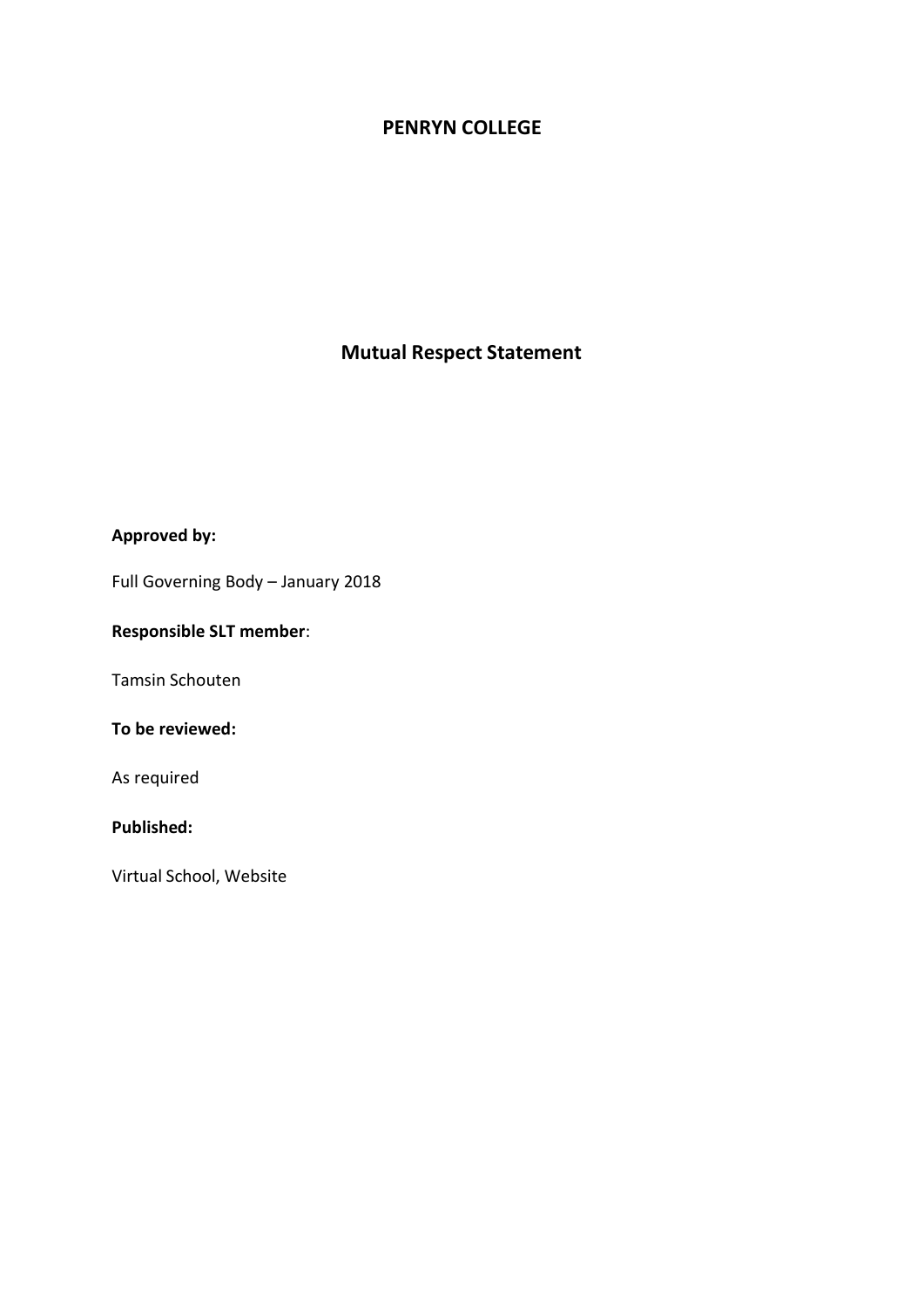# **MUTUAL RESPECT STATEMENT**

At Penryn College we pride ourselves on our positive and collaborative relationships we have with our parent/carer body. We welcome positive and constructive communication between school and home. However, on the very rare occasion that this is not the case, we have procedures in place to maintain a calm environment and to keep our staff safe.

### **Introduction**

All parties, parents/carers and staff, have the right to be treated respectfully and in a professional manner by the staff of the school.

All staff at Penryn College have a right to work in a safe and positive school environment. Staff should not be subject to unreasonable and repeated criticism or foul or abusive language. Nor should they be subject to any verbal or physical threats/abuse, whether in person, via the telephone or by e-mail, by parents or any other members of the community.

If behaviour towards a member of staff is deemed to be unreasonable, the school may take the following action:-

- Stage 1 parent/carer will be contacted by a member of the Senior Leadership Team or the Line Manager of the member of staff to discuss the situation and find an agreeable way forwards.
- Stage 2 If such behaviour continues, the parent/carer be met by a member of the Senior Leadership Team and will receive a formal letter outlining the further actions which will be taken if such behaviour continues
- Stage 3 if the unreasonable behaviour continues, a second letter will be sent outlining the one line of future communication which will be available to the parent/carer.
- Stage 4 If all of the above fail, there may be occasions when the school deems it appropriate for all further communications to be made in writing. In such cases, the parent/carer or member of the community, will be informed that no further communication will be taken by telephone or in meetings, and any exception to this will be witnessed and recorded.
- Stage 5 In circumstances where behaviour is deemed to be extreme or threatening, the Headteacher will liaise with the Governing Body, which may take away the right of a parent/carer or member of the community to come onto school premises. It may also take the decision to involve legal or police support.

#### **Respect for Penryn College's Policies and Procedures**

If a parent/carer or member of the community takes issue with a school policy or procedure, including sanctions given for unacceptable behaviour, then they should register that complaint in accordance with the Complaint's Policy of Penryn College.